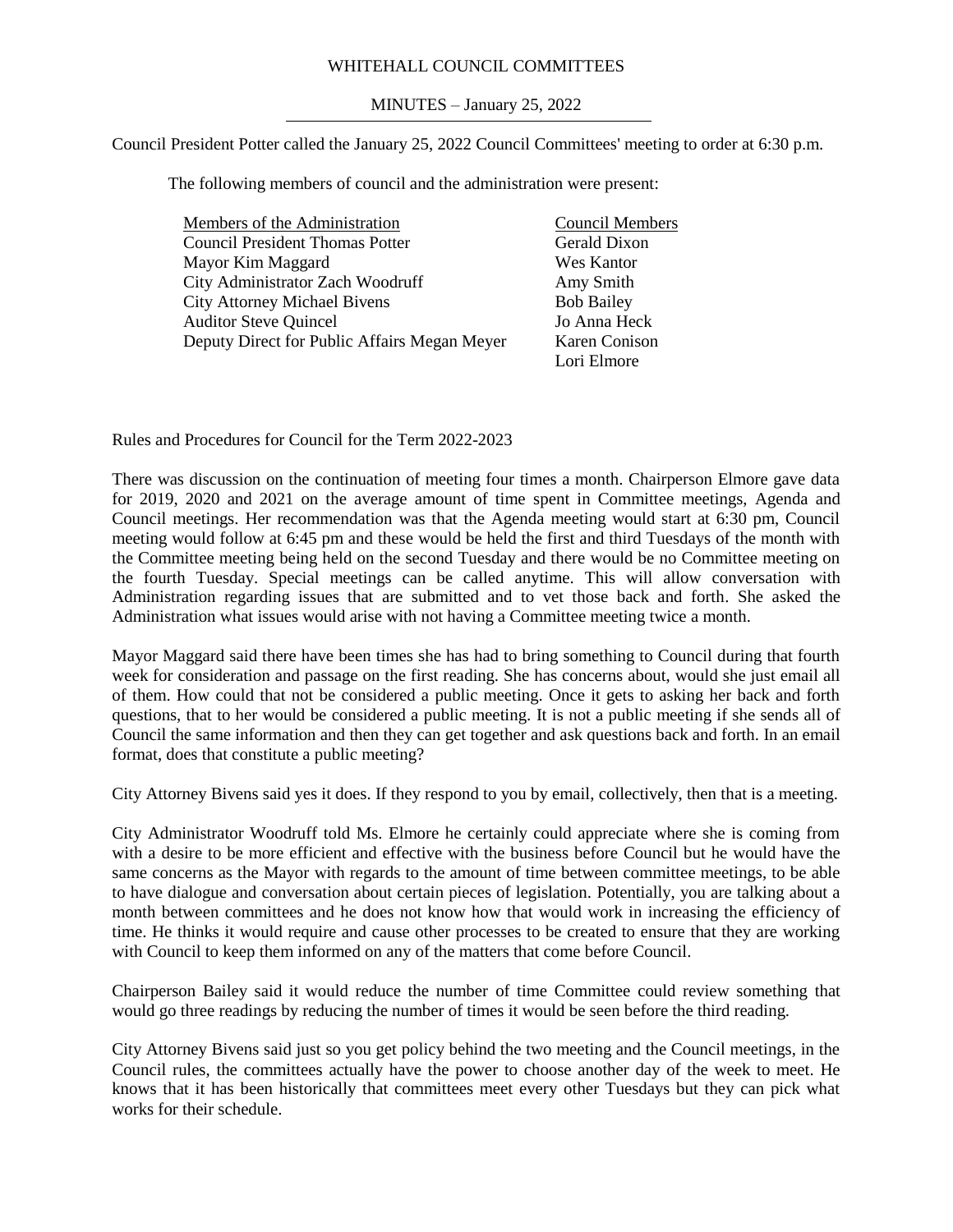Councilperson Elmore said she appreciates all the input and it certainly makes sense but she will continue to with the challenge to use the time the best they can and ask questions regarding legislation in committee so that they understand pieces and parts of it as not to waste time. That to her is important.

Councilperson Dixon commended Ms. Elmore for seeing something that she feels needs changed. He was sitting in the audience when this was discussed last time and he was in agreement with Bob and Wes's discussion. He came four times a month when he was not elected.

Councilperson Kantor said he knows the public and they have actually discussed this before a couple of times but the public likes seeing them. They like to know what they are doing and they let them know. A couple of weeks ago they were on one subject for forty minutes. He is in agreement with Bob and the administration that it is imperative that they have committee meetings twice a month. He appreciates Loris work.

Councilperson Elmore said the information that she is presenting is for them to continue to look at how they can make changes to improve their processes and how much time they are spending on certain things. As she has had her committee, she has been all in the community, which is why Community and Elder Advocacy has had people present and she has talked outside of Council. This was not to shirk her responsibilities of committee or Council. She was elected to improve and continue to do her best on Council and for her she is a data and facts person. She wants to focus on where they can gain more time or utilize time in the most expeditious way and give the city what it needs as far as its Council members.

President Potter said he skipped over number one. The Rules of Procedure will reflect the years 2022- 2023. The next one is housekeeping. Article II, (B) (f) Remove Director of Public Service, Director of Development and replace with City Administrator.

There was discussion on Article II G- Members of Council may be excused if the President of Council or the Clerk of Council is notified six (6) hours prior to the meeting of the expected absence. Under emergency circumstances, this requirement may be waived.

Chairperson Dixon Dixon asked if there are any rules to hold someone accountable for the amount of time, outside of illness, for Council.

President Potter said no, there is not. When he is contacted by a member for an excused absence, he trusts they are doing it for all the right reasons. As far as the number of times you can be absent, people do have extenuating circumstances and we had an example of that just this past year. There is nothing in writing and again he thinks that people who come to Council in a dedicated position and all the times he has been on Council he has never seen anyone abusing that intentionally. When it has been exercised, it has been with good reason.

President Potter said Article VIII,(B)(1)(i)(2) to remove Director of Public Service and replace with City Administrator. Again, this is housekeeping. Remove Article VIII,(B)(1)(i)(6) completely. Article VIII,(B)(2), strike the language "11:00 am on Thursday" and replace it with "end of business on Monday." This one is in regards to getting legislation in. In all honesty, this one came from Julie, so she is the one who takes the brunt of all of this and the fact of the matter is the way the mechanics work for her, if she gets the agenda done and emailed to Council on Friday, then through acts beyond her control, legislation will actually come in between then and the Council meeting, which often times Administration has no control over, it is a time crunch then, therefore Julie has to go back to edit and resend. Julie has been kind enough to say if you have legislation to her by the end of business on Monday then it can be included in the agenda. This will eliminate the redundancy and having to redo the paperwork. He commended and thanked Julie for taking the initiative on that and a proactive stance.

Chairperson Kantor said they have gone Thursday and then Friday but as you sit here and you see what they are doing and what the Administration is doing, it is hard to say to them that you cannot have anything in here past three o'clock or four o'clock on a Thursday because Thursday, Friday and Monday the Administration are really busy.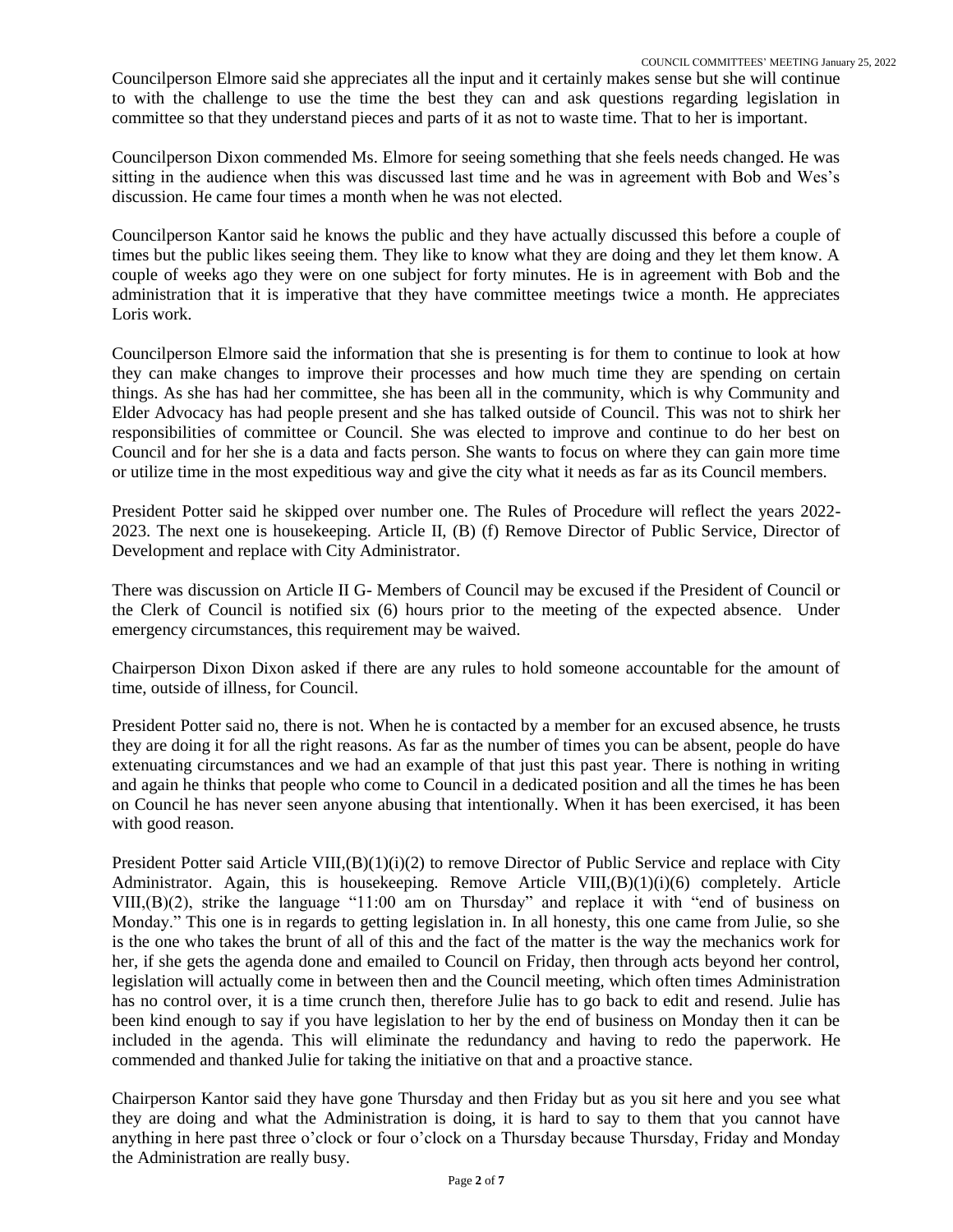City Administrator Woodruff said as the single most violator of that Council rule, he wanted to thank Julie for always showing flexibility with that Council rule and it not being a hard and fast law.

President Potter said in all fairness, that is what is going on now and we are changing the rules of council to reflect that.

Chairperson Heck asked when would the agenda be sent.

Clerk Ogg said it would be the same timeframe as it is now. Updates to the Agenda/Council meetings will be sent on Tuesday along with add-on legislation.

There was discussion on Article VIII (c) CONDUCT OF COUNCIL BUSINESS.

Chairperson Dixon said he had a question. It says a committee may appoint, as many citizen advisory members as the majority deem necessary.

Chairperson Bailey said at times there might be an issue that arises that the committee would review and request members of the community whether it be a professional or a volunteer group to get their input. They are not a voting member of this board but a resource.

President Potter said they could have a speaking role in committee meetings where the general public does not have a speaking opportunity. They would bring some level of expertise or first-hand knowledge to the table on an as needed basis.

President Potter said Article VIII CONDUCT OF COUNCIL BUSINESS - D. SPECIAL COMMITTEES. Section 6(b) Ord Executive Session should be added. Meetings are confidential and shall not be shared outside of Executive session. Violation would result in rules governed by Provisions of Section 7 of the Charter of the City of Whitehall. Language in Article VII. REMOVAL, EXPULSION OR VACANCIES ON COUNCIL.

Chairperson Elmore said this was straight from the Charter. She wanted the executive sessions to be added to Council rules and the confidentiality that goes along with it when they have executive sessions and for it to be known that when we walk out of executive session it is not to be used for general conversation.

President Potter said he thought that was a very strong recommendation and asked Ms. Ogg to add that to the Rules of Council. Article VIII, (E) third paragraph, remove 12:00 p.m. and replace with "End of business on Monday" which has been discussed before.

President Potter said Article XI - DEBATE - D. To expound the vague and ambiguous language by adding, "are obviously dilatory and not in the best interest of Council. e.g., slow actions causing a delay, tactics that force postponement by asking a million questions and demanding extensive research to simply slow a project."

Chairperson Elmore said she specifically wanted to expound on dilatory to share by example what was meant by that. They have a lot of economic development and projects going on, she would think as they ask questions, have their hearings and all that, not to continue to draw an issue out so that they are not able to move it along on the agenda. You are given the information but you want additional information so it slows the process.

Chairperson Dixon said if it is obviously dilatory but he thinks sometimes the debate can be robust and there is a lot to consider. He thinks the committee meetings are certainly designed to flush things out for the best interest of the city. He feels that is sometimes the case and to decide that someone is being obviously dilatory; he does not know how that could be decided.

Chairperson Elmore said that the Administration has done a good job in providing Council all the information when they present projects or legislation on issues they need to find more about along with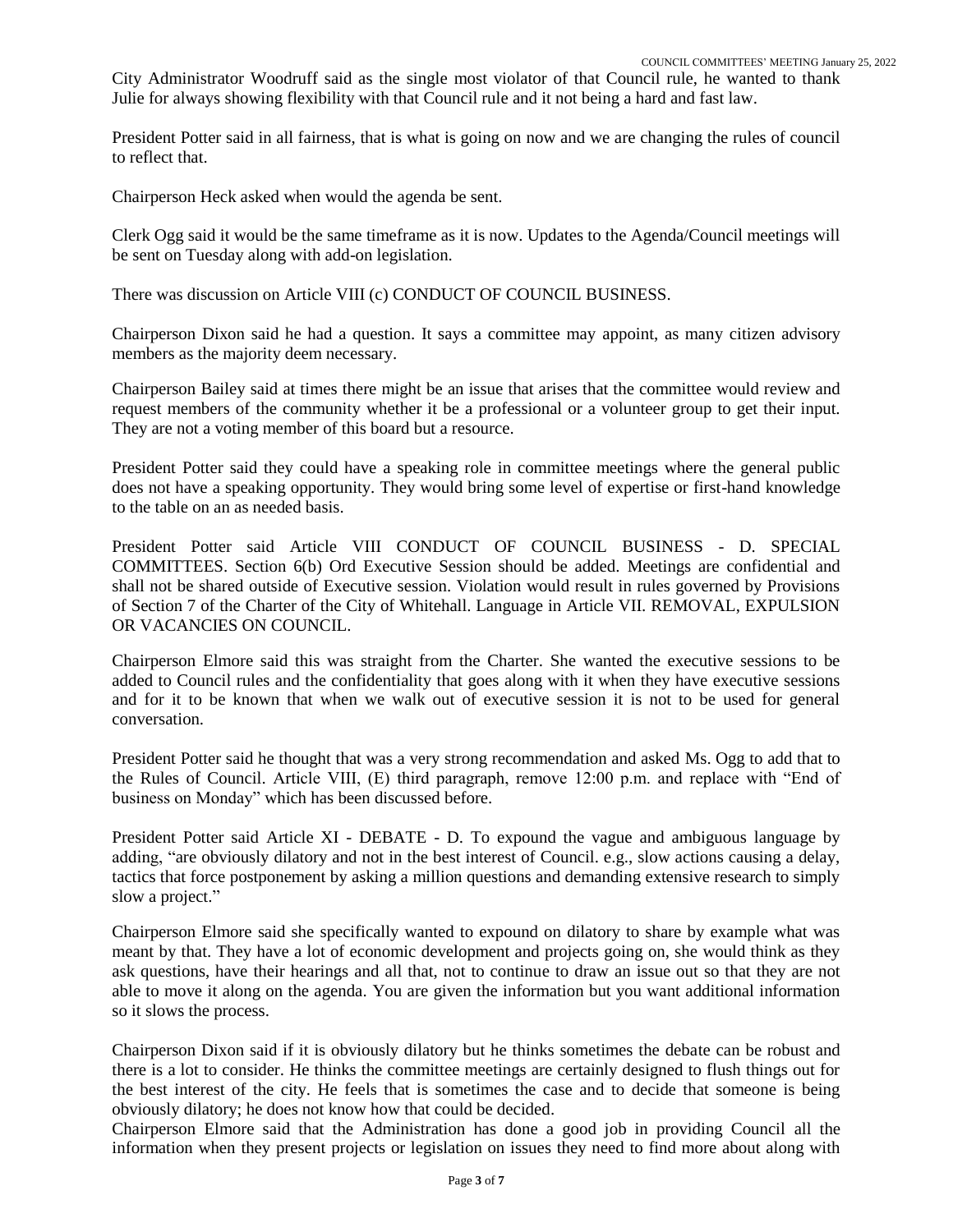speakers. She just wants to make sure they do not get into a situation where there are tactics used to delay issues or projects because someone does not want them to move forward.

There was additional discussion on the meaning on dilatory, and debate along with rules that are in place and if there is not a rule then refer to Robert's Rules of Order.

President Potter said the last item submitted was ARTICLE XIII -PUBLIC PARTICIPATION; (c) No speaker shall address a subject more than once during a council meeting. (d) The speaker shall refrain from making defamatory, slanderous, or obscene comments or statements. Council members are encouraged to reframe from engaging with members of the public. For answers to specific questions, the members of the City Council and Administration are available after each meeting.

Chairperson Dixon said that this was a hot button issue for him since he was on the other side of the dais for many years. For years when he would get up to do poll public, he did poll public because he thinks as he had discussions with some here in government, there is a notion among some of the public that there is, at least to some degree, there is something secretive about, not just this council body but the administration or whoever in city government. He was told that if he could not get everything he needed to say in three minutes they would give him the second three minutes to finish or expound on what he needed to say. He feels he was very respectful of the processes that were there. He feels that three minutes is not enough time to get out what you want to say on a topic.

President Potter said he has sat up there for enough Council meetings that they have had some hot button issues. These chambers have been filled, which is great. It is the way it should be. Rather than not wanting to hear from people, they want to hear from everybody. Out of courtesy, time wise, they have had some very late meetings and people do have work they need to get to work the next day and things of that nature. He feels it is more like making sure they can hear from everybody and not keep the here until two o'clock in the morning. It is not in a manner to try and shutdown conversation and like Jerry said, he has timed himself out, very eloquent when you do it and make his point when he does. He asked Mr. Dixon what it was he was actually seeking on this.

Chairperson Dixon said (c) No speaker shall address a subject more than once during a council meeting. He knows things are not black and white and things can be very complex on particular topics when putting legislation through. There are big things happening here. This is not as stale, boring and governmental as people think it is. He thinks it is full of interesting stuff and drama. All kinds of stuff is going on.

There was further discussion on public participation, conversations and the word "secretive."

President Potter asked Ms. Ogg to make the following changes to the Rules and Procedures for Council to be voted upon on Tuesday, February 1, 2022:

- Update Rules of Procedures Term to 2022-2023.
- Article II, (B) (f) Remove Director of Public Service and Director of Development and replace with City Administrator.
- Article VIII,  $(B)(1)(i)(2)$  remove Director of Public Service and replace with City Administrator.
- Article VIII,  $(B)(1)(i)(6)$  remove.
- Article VIII, (B)(2) remove "11:00 a.m. on Thursday" and replace with "End of business on Monday."
- Article VIII CONDUCT OF COUNCIL BUSINESS D. EXECUTIVE SESSION Meetings are confidential and shall not be shared outside of Executive session. Violation would result in rules governed by Provisions of Section 7 of the Charter of the City of Whitehall.
- Article VIII, (E) third paragraph, remove 12:00 p.m. and replace with "End of business on Monday."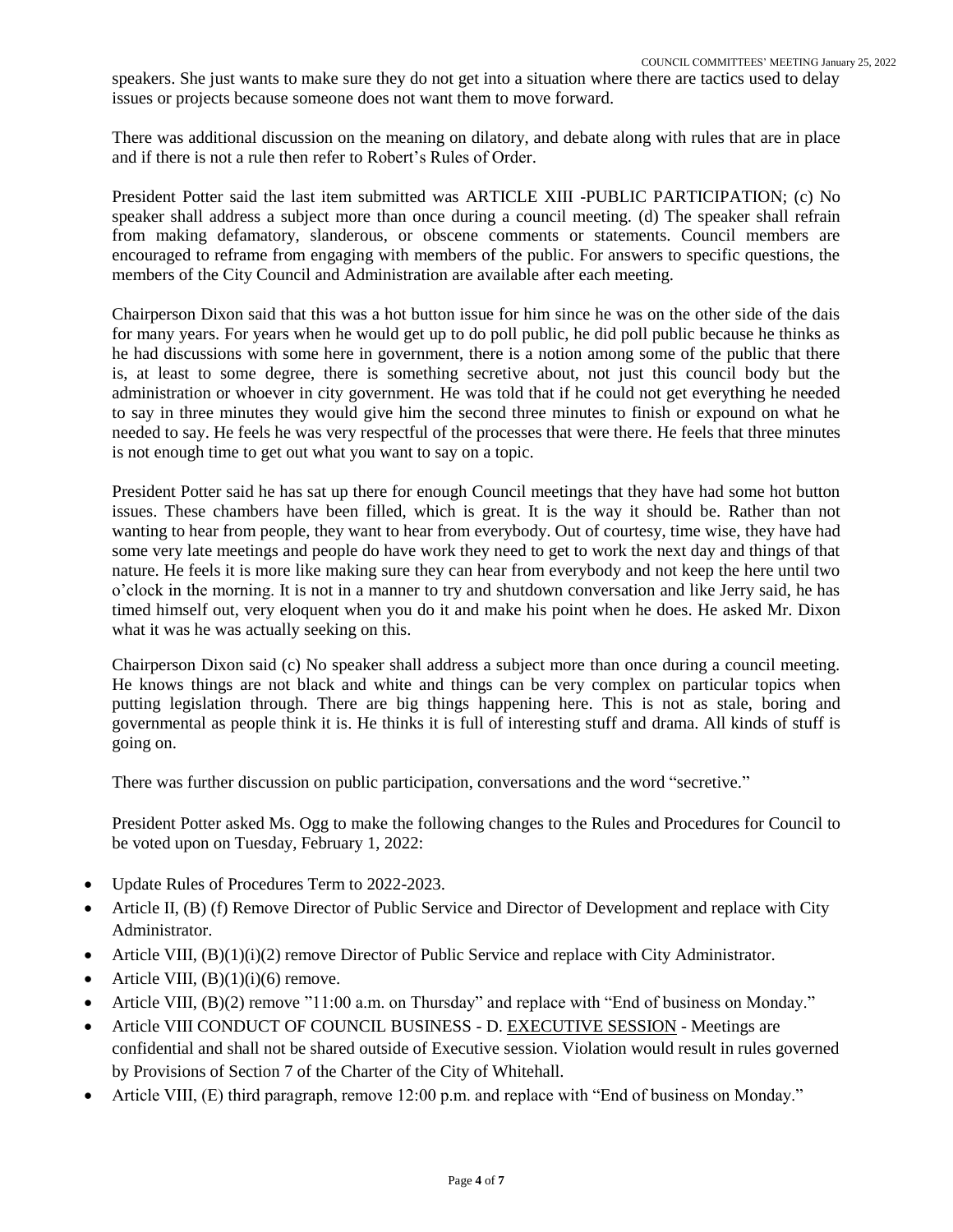There was no discussion in Committee of the Whole.

#### ADMINISTRATION AND FINANCIAL MANAGEMENT

Councilperson Bailey opened at 7:24 p.m. and addressed the legislation in his committee, as follows:

# ORDINANCE NO. 005-2022 DRAFT # 1 AMENDING 143.15 (d)(1) TITLED EMERGENCY MEDICAL BILLING.

Mayor Maggard said she had a meeting with Chief Moore to discuss this. There is a need for a new firetruck. There are two now. One has been in an accident twice. It has many miles on it and we need a new one to replace it. However, the costs of firetrucks have risen considerably since the last one was purchased. Now they are running about nine hundred thousand dollars. The company they are going with has many orders so they will not be able to get it right away. With this legislation, the fund can be built up so that it can be ordered now and pay part of it now and the rest in 2023. This money comes from medical billing.

*(Adm & Fin. Mgmt. – 3rd reading – ADOPT 03/01/2022- Bailey/Smith)*

Having no further business, Councilperson Bailey closed at 7:32 p.m.

# COMMUNITY STANDARDS AND ENFORCEMENT

Chairperson Smith opened at 7:33 p.m. and said there are no drafts or pending legislation on the agenda.

City Administrator Woodruff wanted to make Council aware that in February he will begin working with OHM Advisors. If they recall, last year last year was phase one/part one of updating their code and they will begin working on the second part this year and should have something to Council in the four to seven months. He will keep Council abreast on how they are working towards that. He just wanted to make Council aware.

Having nothing further, Chairperson Smith closed at 7:34 p.m.

# COMMUNITY AND ELDER ADVOCACY

Chairperson Dixon opened at 7:34 p.m. and said there are no drafts or pending legislation on the agenda.

Chairperson Dixon has a meeting with Director Sorrell and Shannon Warner on Thursday at the Senior Center to discuss a few things. He will keep Council abreast on how the meeting went.

Having no further business, Chairperson Dixon closed at 7:35 p.m.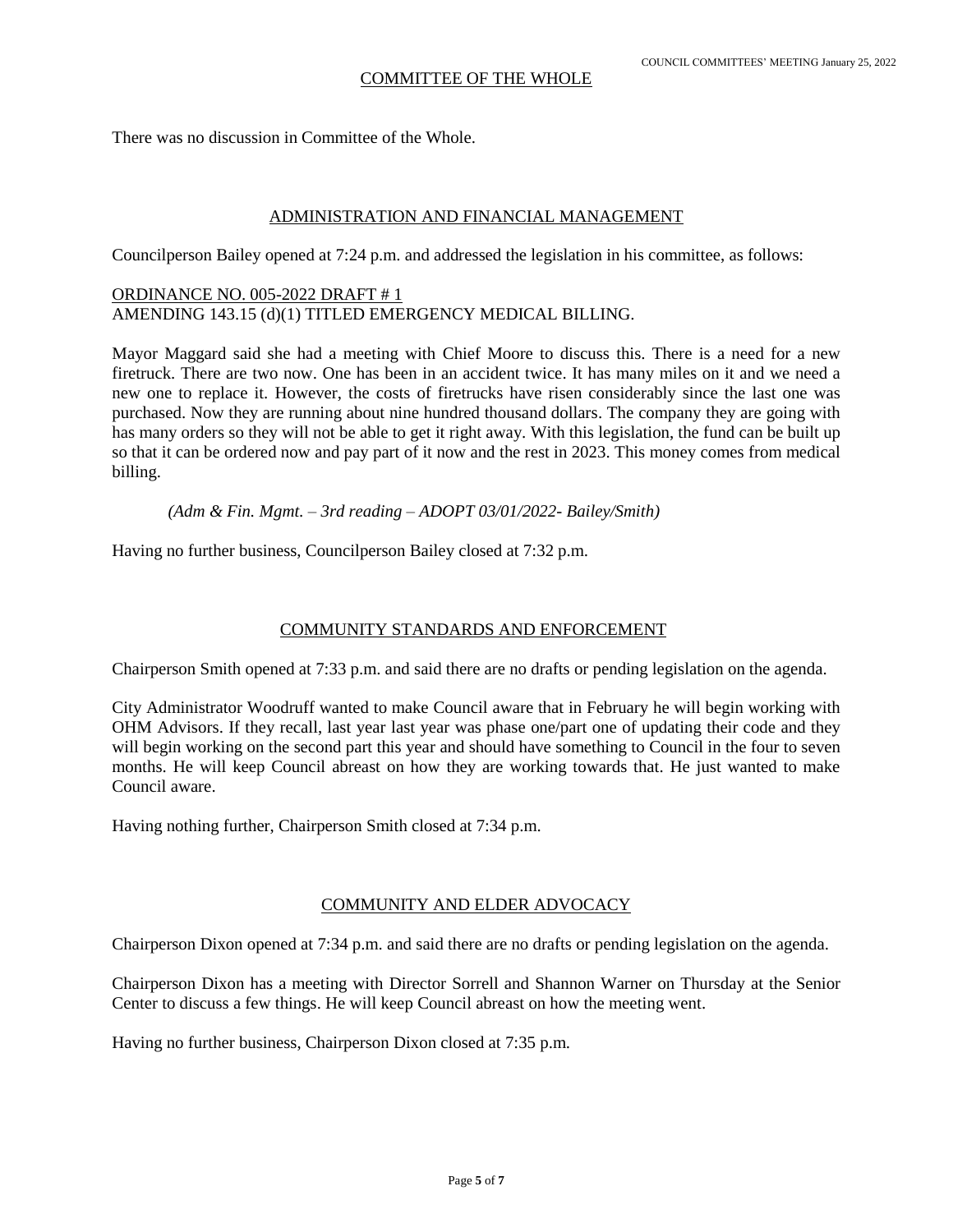### ECONOMIC DEVELOPMENT

Chairperson Kantor opened at 7:35 p.m. and said there are no drafts or pending legislation on the agenda.

City Administrator Woodruff said they continue to work on several projects but he has nothing to report today.

Having nothing further, Chairperson Kantor closed at 7:35 p.m.

### INFRASTRUCTURE, MAINTENANCE AND SERVICE

Chairperson Conison opened at 7:35 p.m. and addressed the legislation in her committee, as follows:

#### RESOLUTION NO. 008-2022 DRAFT #2

AUTHORIZING THE MAYOR TO ENTER INTO AN AGREEMENT(S) WITH THE OHIO DEPARTMENT OF TRANSPORTATION (ODOT) FOR IMPROVEMENTS AT THE MAIN STREET AND HAMILTON ROAD INTERSECTION AND DECLARING AN EMERGENCY.

City Administrator Woodruff said anytime they partner with the Ohio Department of Transportation for funding, they require agreements with the Local Public Agency. Members of Council may remember a number of years ago the Governor identified one hundred intersections in the state and increased the amount of safety funding. Both Broad Street/Hamilton Road and East Main Street/Hamilton Road were both identified. Everyone is aware of what we have been working towards at Broad/Hamilton. Main/Hamilton has gone a little bit under the radar but they have been working with ODOT for the last three years on engineering and design. Construction will begin late this year or early next year. He is still waiting on a final date. This project is being funded entirely by the state through their safety funds. The city has no local funds in this project. This is about a three and one half million-dollar project. He wanted to let them know that it became official today that the Ohio Public Works Integration Committee officially voted for this year's round of Public Works Commission funding and the city did get awarded the project for East Broad Street. In July, the engineering will start on that project and construction will occur beginning of next year. This is a complete reconstruction of Broad Street, new base, new curb and gutter, fixing the storm drop inlets along the curb lane. This is a three million dollar project and is a 75/25 match grant. The twenty five percent will be converted to a twenty-five year interest free loan. Street lights will be replaced and start a shared use path from the western corporation limit, tying into the Eastmoor Green Line. This phase of the project will go to Robinwood. This is the first phase.

*(Infra, Maint. & Serv. – 2nd reading – ADOPT 02/15/2022–Conison/Kantor)*

Chairperson Kantor and Mr. Woodruff thanked the Whitehall Warriors for a suburb job clearing the streets of Whitehall. There was discussion on the amount of salt the city has.

Having nothing further, Chairperson Conison closed at 7:42 p.m.

# PUBLIC SAFETY

Chairperson Elmore opened at 7:43 p.m. and said there are no drafts or pending legislation on the agenda.

Chairperson Elmore said she met with Chief Crispen last Friday and she is looking forward to working with him. She has a meeting scheduled with Chief Moore the first week of February.

Having nothing further, Chairperson Elmore closed at 7:43 p.m.